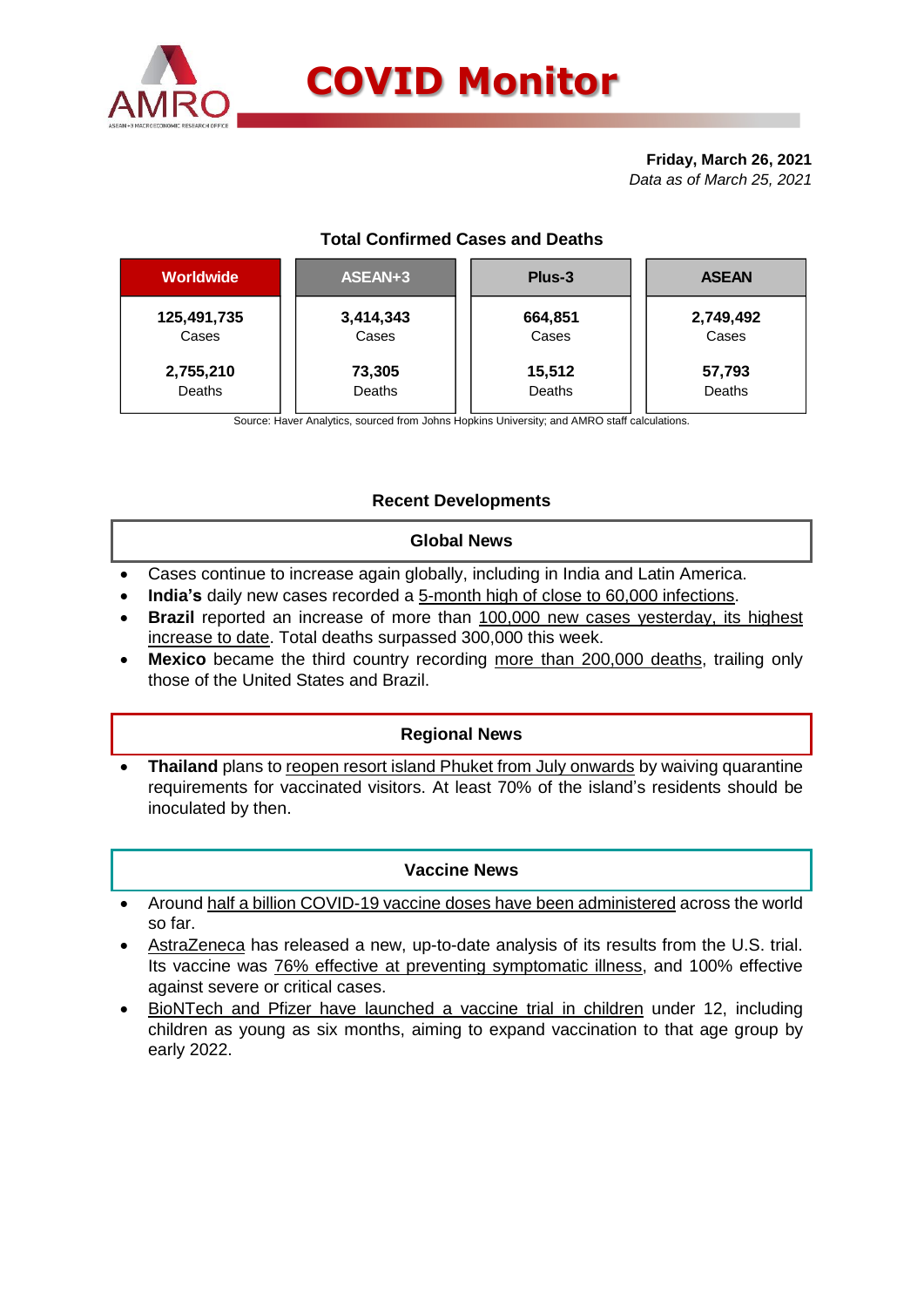| Economy               | <b>Total Cases</b><br>(000) | <b>Cases per 1M</b><br><b>Population</b> | New Cases <sup>1</sup> | New Cases <sup>1</sup><br>since $2020^2$ | <b>New Cases</b><br>per 1M Pop. <sup>1</sup> | <b>ANew</b><br>$\text{Case} \mathsf{s}^1$ | Δ% New<br>Cases <sup>1</sup> | <b>Total</b><br><b>Deaths</b> | <b>New</b><br>Deaths <sup>1</sup> | <b>Fatality</b><br>Rate (%) |
|-----------------------|-----------------------------|------------------------------------------|------------------------|------------------------------------------|----------------------------------------------|-------------------------------------------|------------------------------|-------------------------------|-----------------------------------|-----------------------------|
| Global                | 125,492                     |                                          | 528,907                |                                          |                                              | 69,206                                    | 0.4                          | 2,755,210                     | 9,118                             | 2.2                         |
| ASEAN+3               | 3,414                       |                                          | 16,492                 |                                          |                                              | 2,720                                     | 0.5                          | 73,305                        | 202                               | 2.1                         |
| Plus-3                | 665                         |                                          | 1,931                  |                                          |                                              | 251                                       | 0.3                          | 15.512                        | 33                                | 2.3                         |
| <b>ASEAN</b>          | 2,749                       |                                          | 14,562                 |                                          |                                              | 2,469                                     | 0.5                          | 57,793                        | 168                               | 2.1                         |
|                       |                             |                                          |                        |                                          |                                              |                                           |                              |                               |                                   |                             |
| China                 | 90                          | 64                                       | 9                      |                                          | $\mathbf{0}$                                 | -1                                        | 0.0                          | 4,636                         | $\Omega$                          | 5.1                         |
| Hong Kong, China      | 11                          | 1,497                                    | 11                     |                                          | $\overline{1}$                               | $-17$                                     | 0.1                          | 204                           | $\mathbf 0$                       | 1.8                         |
| Japan                 | 463                         | 3,678                                    | 1,480                  |                                          | 12                                           | 275                                       | 0.3                          | 8,956                         | 29                                | 1.9                         |
| Korea                 | 101                         | 1,936                                    | 430                    |                                          | 8                                            | $-8$                                      | 0.4                          | 1,716                         | 4                                 | 1.7                         |
|                       |                             |                                          |                        |                                          |                                              |                                           |                              |                               |                                   |                             |
| Indonesia             | 1,483                       | 5,494                                    | 5,529                  |                                          | 20                                           | $-204$                                    | 0.4                          | 40,081                        | 134                               | 2.7                         |
| Malaysia              | 338                         | 10,179                                   | 1,386                  |                                          | 42                                           | 86                                        | 0.4                          | 1,248                         | 4                                 | 0.4                         |
| Philippines           | 693                         | 6,298                                    | 7,438                  |                                          | 68                                           | 2,590                                     | 1.1                          | 13,095                        | 30                                | 1.9                         |
| Singapore             | 60                          | 10,567                                   | 14                     |                                          | 3                                            | 3                                         | 0.0                          | 30                            | $\mathbf 0$                       | 0.0                         |
| Thailand              | 28                          | 418                                      | 136                    |                                          | $\overline{2}$                               | 8                                         | 0.5                          | 92                            | $\Omega$                          | 0.3                         |
|                       |                             |                                          |                        |                                          |                                              |                                           |                              |                               |                                   |                             |
| Brunei Darussalam     | 0.21                        | 457                                      | $\mathbf 0$            | Λ                                        | 1                                            | -1                                        | 0.2                          | 3                             | $\mathbf 0$                       | 1.5                         |
| Cambodia              | 1.87                        | 112                                      | 42                     |                                          | 3                                            | $-8$                                      | 2.5                          | 5                             |                                   | 0.3                         |
| Lao PDR               | 0.05                        | $\overline{7}$                           | $\mathbf 0$            |                                          | $\overline{0}$                               | $\Omega$                                  | 0.0                          | O                             | $\Omega$                          | 0.0                         |
| Myanmar               | 142.32                      | 2,666                                    | 15                     |                                          | $\mathbf 0$                                  |                                           | 0.0                          | 3,204                         | $\Omega$                          | 2.3                         |
| Vietnam               | 2.58                        | 27                                       | 1                      |                                          | $\overline{0}$                               | $-4$                                      | 0.0                          | 35                            | $\mathbf 0$                       | 1.4                         |
|                       |                             |                                          |                        |                                          |                                              |                                           |                              |                               |                                   |                             |
| Australia             | 29                          | 1,126                                    | 8                      | $\Lambda$                                | $\overline{0}$                               | $-4$                                      | 0.0                          | 909                           | $\Omega$                          | 3.1                         |
| Brazil                | 12,320                      | 58,286                                   | 77,050                 |                                          | 365                                          | 5,178                                     | 0.6                          | 303,462                       | 2,280                             | 2.5                         |
| France                | 4,393                       | 67,595                                   | 34,379                 |                                          | 529                                          | 7,315                                     | 0.8                          | 92,819                        | 239                               | 2.1                         |
| Germany               | 2.745                       | 33,077                                   | 15,050                 |                                          | 181                                          | 1.803                                     | 0.6                          | 75.669                        | 181                               | 2.8                         |
| India                 | 11,847                      | 8,650                                    | 47,474                 |                                          | 35                                           | 18,119                                    | 0.4                          | 160,949                       | 226                               | 1.4                         |
| <b>United Kingdom</b> | 4,333                       | 64,425                                   | 7,434                  |                                          | 111                                          | 1,834                                     | 0.2                          | 126.684                       | 108                               | 2.9                         |
| <b>United States</b>  | 29,963                      | 90,509                                   | 58,847                 |                                          | 178                                          | 4,652                                     | 1.2                          | 544,555                       | 1,015                             | 1.8                         |

## **ASEAN+3 and Selected Economies: Confirmed COVID-19 Cases and Deaths**

Source: Haver Analytics, sourced from Johns Hopkins University; AMRO staff calculations.

1/ Values show the 7-day average.

2/ Since January 31, 2020.

#### **ASEAN+3 and Selected Economies: ASEAN+3 and Selected Economies: Vaccinations Total Vaccines Administered versus Aspired Population Coverage**





Source: Haver Analytics, sourced from Our World in Data; and AMRO staff calculations.

Note: Single vaccination doses only. This does not measure the number of people vaccinated, as two doses are usually required with available vaccines. Data is reported at irregular intervals; numbers show latest available.

Sources: Our World in Data via Haver Analytics; various media sources; Economist Intelligence Unit; and AMRO staff estimates and calculations. Note: Percent of population vaccinated shows total administered doses divided by two to reflect the two-dose regime of most vaccines—it does not necessarily reflect the actual number of fully vaccinated people. Aspired 2021 targets and completion dates of widespread vaccination are goals, forecasts, or estimates.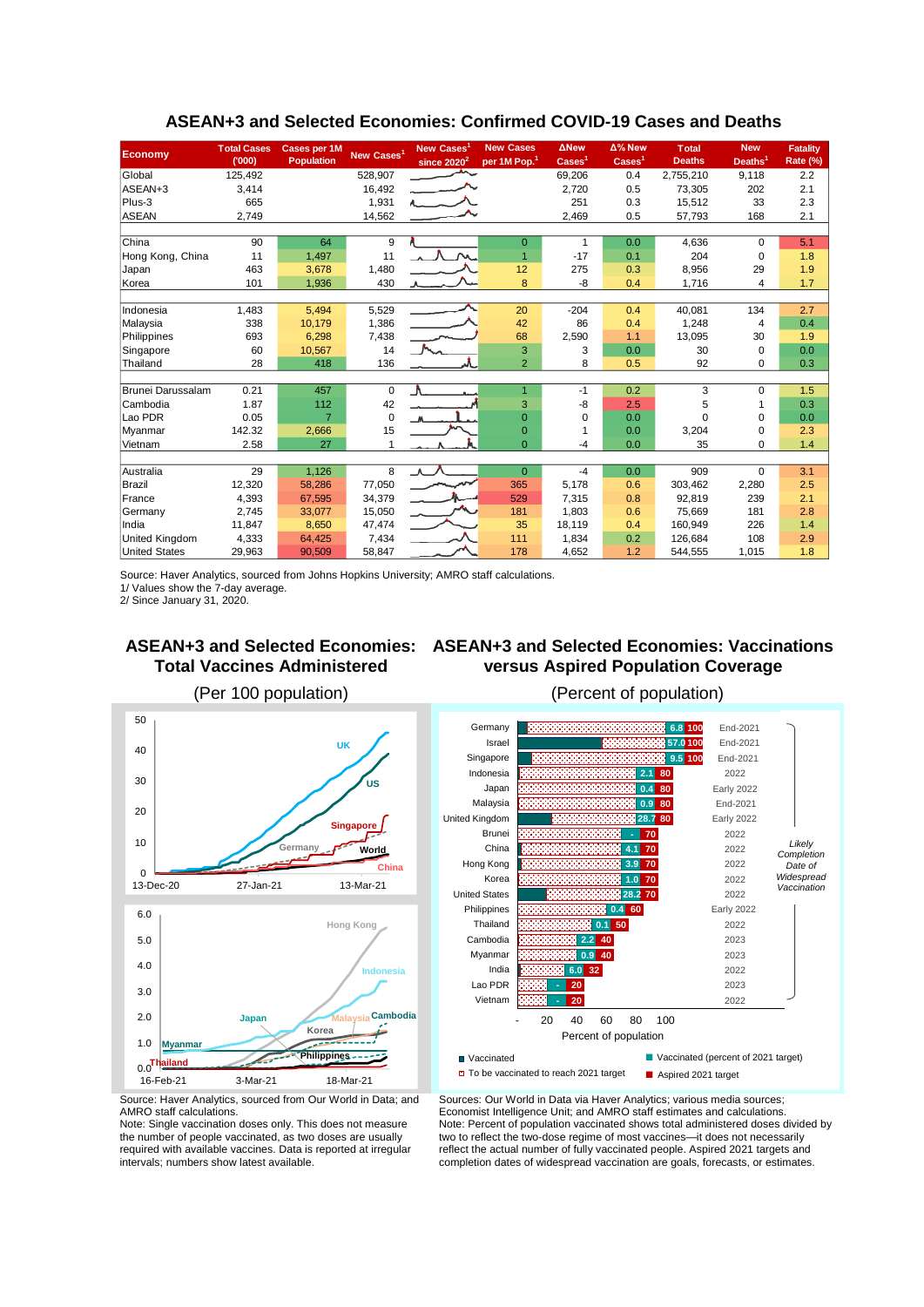

#### **World: Confirmed Cases by Region**

Source: Haver Analytics, sourced from Johns Hopkins University; and AMRO staff calculations.



Source: Haver Analytics, sourced from Johns Hopkins University; and AMRO staff calculations.